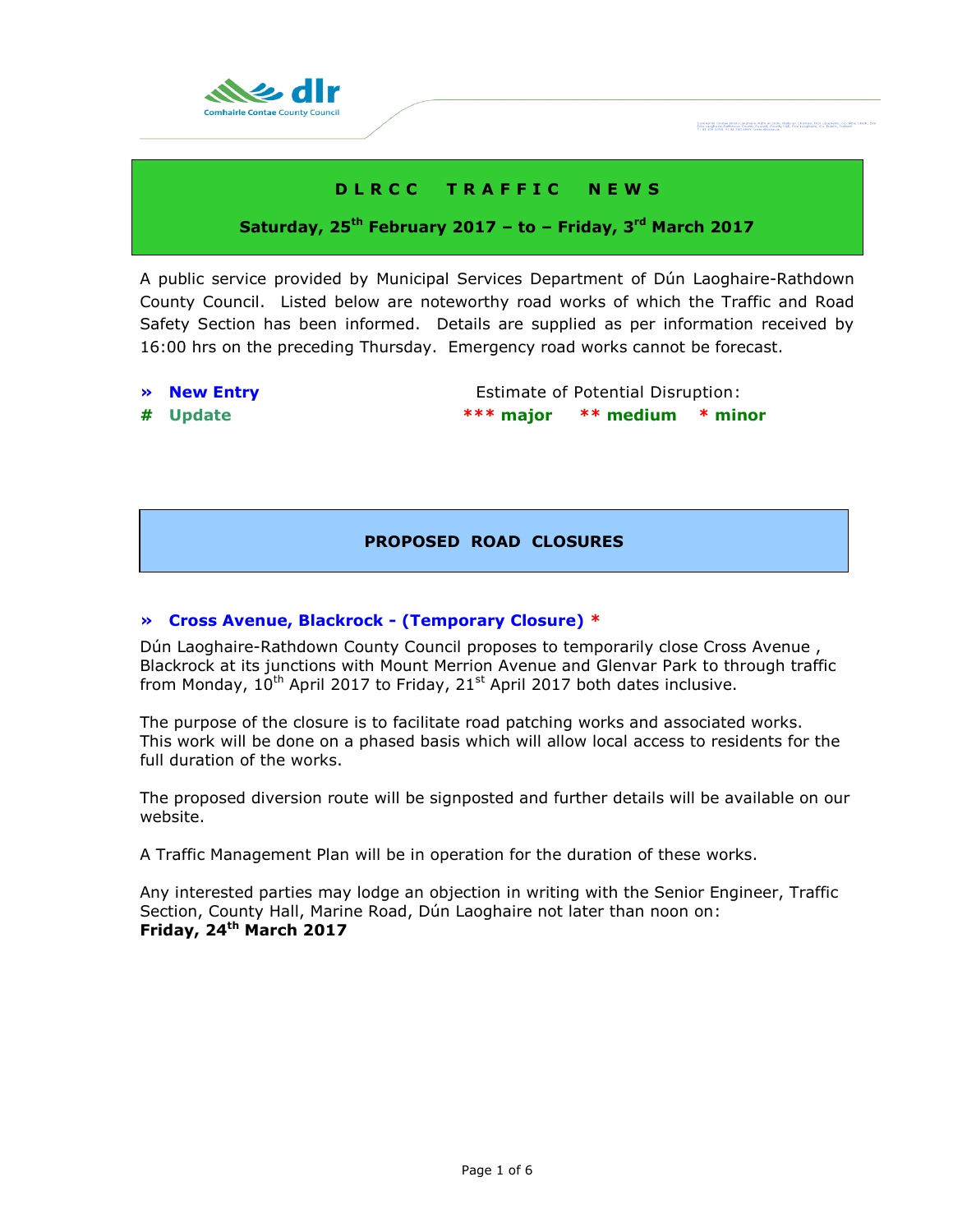### **» Section 75 of the Roads Act, 1993 Temporary Closure of Enniskerry Road, Stepaside**

Dún Laoghaire-Rathdown County Council has received an application from the Stepaside Business Association for the temporary closure of a section of **Enniskerry Road**, from the junction with Burrow Road Southwards through Stepaside Village to the junction with Glenamuck Road South from: **12 noon to 5.00 p.m. on Friday, 17th March 2017**.

The purpose of the closure is to facilitate a **St. Patrick's Day Parade** and associated events in Stepaside Village.

Diversion of traffic will be via Hillcrest Road, Kilgobbin Road, Ballyogan Road and Glenamuck Road South and vice versa.

A Traffic Management Plan will be in place and the diversion routes will be clearly signposted.

Any interested parties may lodge an objection in writing with the Senior Engineer, Traffic Section, County Hall, Marine Road, Dún Laoghaire not later than noon on: **Wednesday, 1st March 2017** or email [traffic@dlrcoco.ie](mailto:traffic@dlrcoco.ie)

# **» Section 75 of the Roads Act, 1993 Temporary Closure of Bath Place and Main Street, Blackrock**

Dún Laoghaire-Rathdown County Council has received an application from Blackrock Business Network to temporarily close **Main Street, Blackrock from its junction with Bath Place** to traffic lights at Temple Road and Carysfort Avenue, Blackrock to through traffic on: **Friday, 17th March 2016 from 12 noon to 2.30 p.m.**

The purpose of the closure is to facilitate St. Patrick's Day festivities for the local community including a road race.

The proposed diversion route will be signposted and details of the plan will be available on our website [www.dlrcoco.ie.](http://www.dlrcoco.ie/)

A Traffic Management Plan will be in place and the diversion routes will be clearly signposted.

Any interested parties may lodge an objection in writing with the Senior Engineer, Traffic Section, County Hall, Marine Road, Dún Laoghaire not later than noon on: **Wednesday,**  1<sup>st</sup> March 2017 or email **traffic@dlrcoco.ie**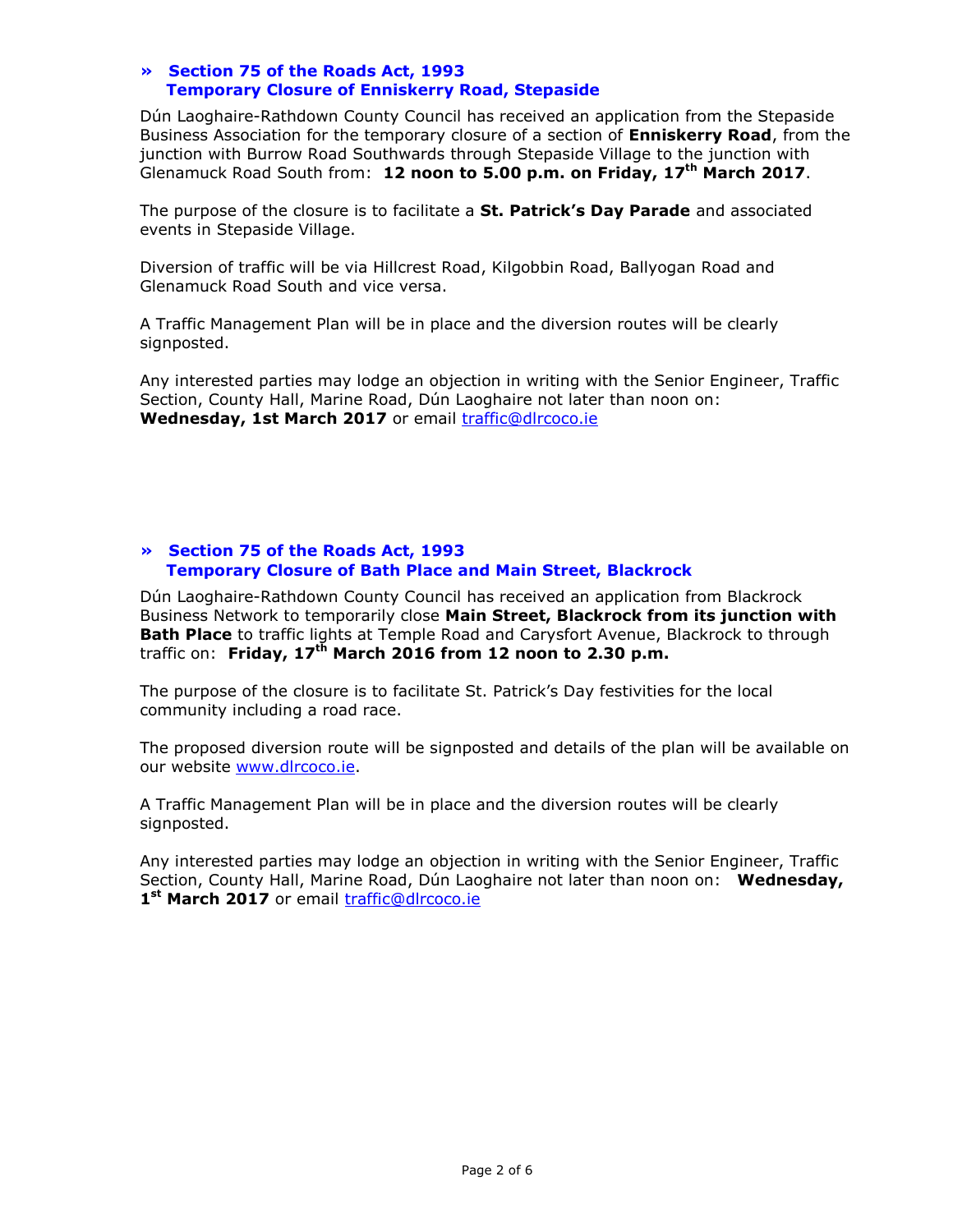### **» Section 75 of the Roads Act, 1993 Temporary Closure of River Lane, Loughlinstown**

Dún Laoghaire Rathdown County Council has received an application from Liffey Developments to temporarily close **River Lane, Loughlinstown** from its junction at Shanganagh Road to Clifton Park entrance from: **Monday, 6 th March 2017 to Wednesday, 15th March 2017 inclusive**, in order to facilitate sewer and water main connections to the adjacent Redbrick Construction site.

A Traffic Management Plan with diversion routes will be in operation and local access will be maintained for the full duration of the works.

Any interested party may lodge an objection in writing with the Senior Engineer, Traffic Section, Dún Laoghaire-Rathdown County Council or email [traffic@dlrcoco.ie](mailto:traffic@dlrcoco.ie) not later than noon on Wednesday, 1<sup>st</sup> March 2017.

# **ROADWORKS / LANE RESTRICTIONS**

#### **» New Entry:**

### **» Enniskerry Road, Kilternan \*\***

Watermain, surface water and foul sewer connections and trial holes will commence on Monday,  $27<sup>th</sup>$  February 2017 until Monday,  $13<sup>th</sup>$  March 2017 between 10:00 and 16:00 hrs.

A Stop / Go Traffic Management Plan will be in operation.

#### **» Kellystown Road, Kilmashogue \*\***

Crash barriers will be erected on the bend alongside 'The Cottage', Kellystown Road on Saturday, 25<sup>th</sup> February 2017.

A Traffic Management Plan will be in operation.

### **» Blackthorn Drive, Sandyford Business District \*\***

Work will take place at the Beacon Hospital, Blackthorn Drive at the junction with Blackthorn Road at the Beacon hospital, on Sunday, 26<sup>th</sup> February 2017, between the hours of 06:00 and 14:00 hours.

A Stop / Go Traffic Management Plan will be in operation, with traffic signals switch out, to facilitate a crane.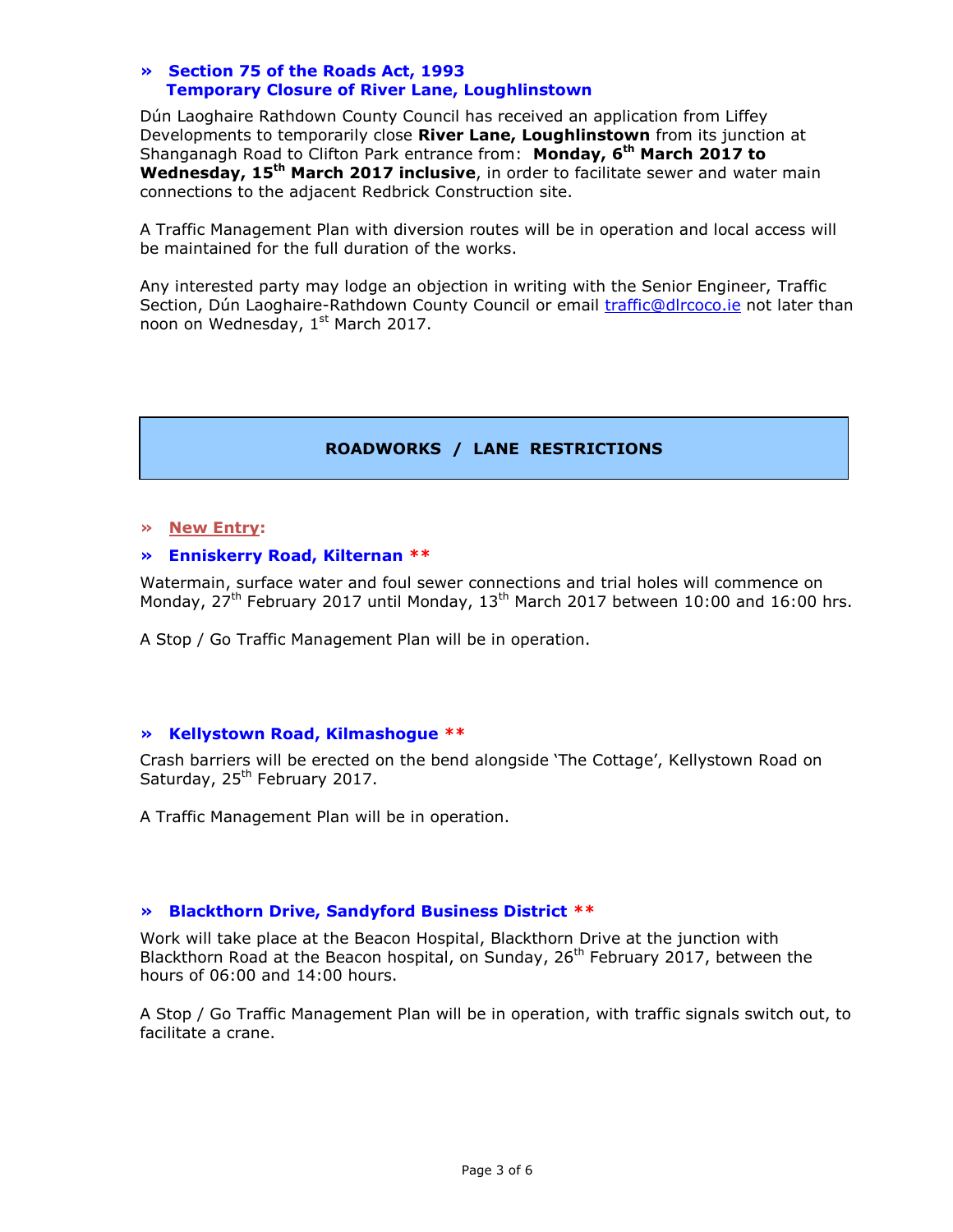#### **» Old Dunleary Road \***

Drainage repair works will commence on Monday,  $27<sup>th</sup>$  February 2017 until Tuesday,  $28<sup>th</sup>$ February 2017 between 10:00 and 16:00 hrs.

A Traffic Management Plan will be in operation.

## **# Update:**

#### **# Desmond Avenue and Cross Avenue, Dún Laoghaire \***

Public realm improvement works will continue until Friday,  $31^{st}$  March 2017 between 09:00 and 17:00 hrs.

There will be parking and access restrictions on both of Desmond Avenue and Cross Avenue during this period.

A Traffic Management Plan will be in operation.

#### **# Shanganagh Road, Shankill \*\* (from Bloomfield Court Texaco Station towards Beechfield Manor)**

Footpath restoration works will continue until Friday,  $3<sup>rd</sup>$  March 2017 between 10:00 and 16:00 hrs.

A Stop / Go Traffic Management Plan will be in operation.

### **# Pearse Villas, Sallynoggin \***

Snagging works will continue until Friday,  $3<sup>rd</sup>$  March 2017 between 08:00 and 18:00 hrs.

An approved Traffic Management Plan will be in operation for the duration of the works.

## **R118 / Wyattville Dual Carriageway, Cherrywood \*\*\***

The delivery of the Cherrywood Strategic Development Zone will involve significant construction works over the next 18 months in the Cherrywood area. The first phase of infrastructure provision for the Cherrywood Strategic Development Zone will be delivered by JCL the joint venture between John Cradock Ltd. /Jons Civil Engineering.

Major road works began on the Wyattville Dual Carriageway between M50 Junction 16 and the N11 at Cherrywood, on 9th February 2017 and will continue **for the remainder of the year**. The primary focus of this phase of the infrastructure works is the upgrade of the Wyattville Roundabout to a signalised junction, and upgrade of Tullyvale Road, involving road construction, road drainage, public lighting, provision of utilities, etc.

Traffic restrictions will be in place for the duration and delays can be expected. It is intended to retain two lanes of traffic inbound and outbound.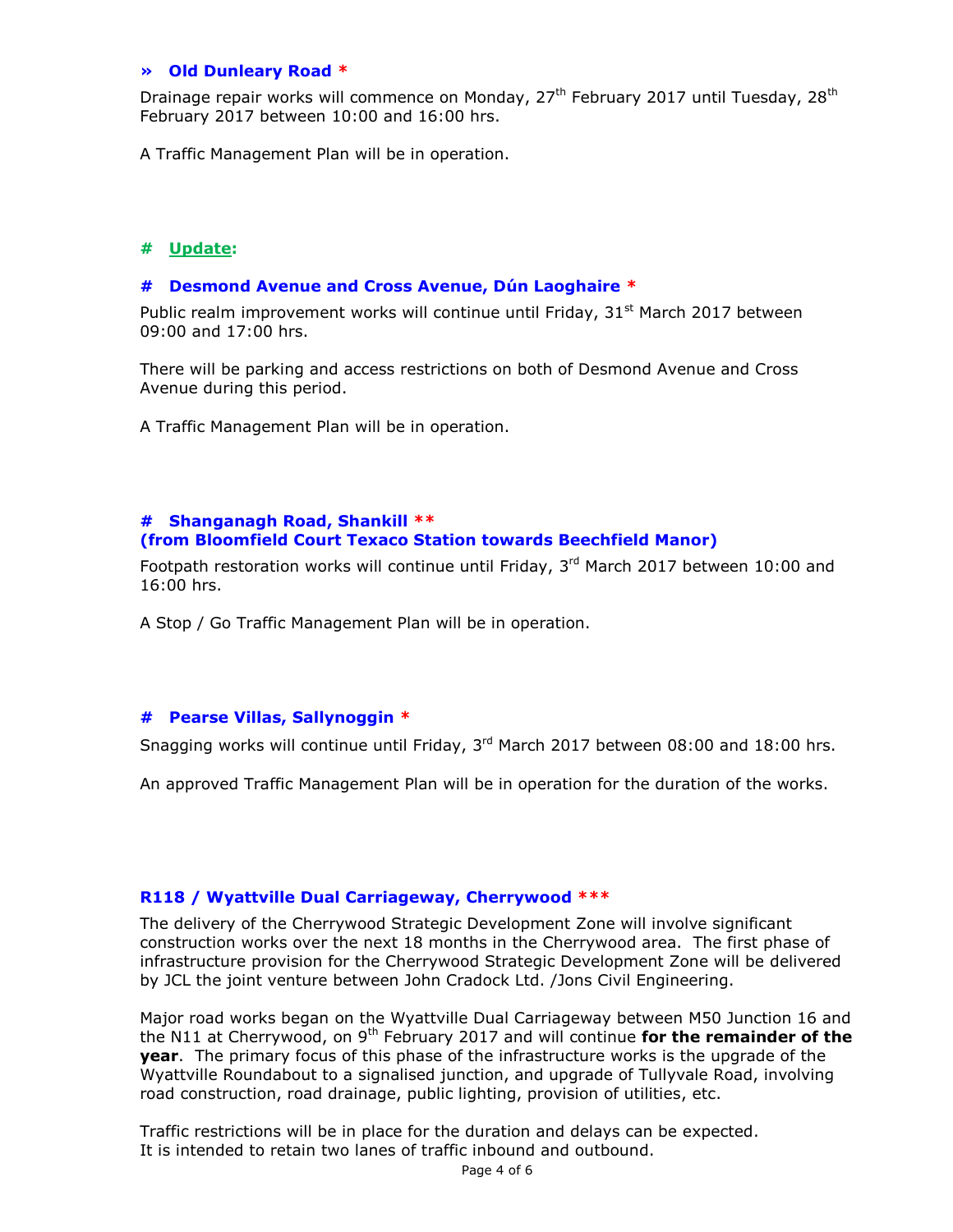Please note that Pay and Display parking on Tullyvale Road will cease permanently from 1<sup>st</sup> February 2017, however, Pay and Display parking is available adjacent to the Brides Glen Luas stop, on Cherrywood Avenue Extension.

- **1. Night works are planned from Mon 27th Feb to Fri 10th March '17 for 9 no. drainage crossings. These will involve closing traffic down to 1 lane in both directions on the R118 Wyattville Link Road and Roundabout between Cherrywood Business Park and the N11, between the hours of 9pm to 5.30am.**
- **2. Weekend works are planned for Saturday 4th and Sunday 5th March for drainage works. These works are located at the Cherrywood Business Park Access Road only.**

#### **Glenageary Road Upper adjacent to Gowrie Park \*\*\***

Site investigation road works will take place from  $6<sup>th</sup>$  to  $10<sup>th</sup>$  March 2017 for ESB Networks.

A traffic management plan will be in place for the duration of the works including a traffic lights switch-off and Stop/Go arrangement.

#### **Mount Anville Road, Goatstown \*\***

Works will begin on Mount Anville Road to facilitate the installation of a water main between Goatstown Road junction and Mount Anville Park, on Monday 30<sup>th</sup> January 2017 for a period of two months.

Lane restrictions may be in place between the hours of 10:00 and 16:00 hours.

A Traffic Management Plan will be in operation.

#### **Pottery Road \*\***

Construction of a new wall on the east side of Pottery Road opposite the entrance to Dún Laoghaire Industrial Estate (opposite Lidl) will continue until Friday, 10<sup>th</sup> March 2017 between 08:00 and 18:00 hrs.

A Traffic Management Plan will be in operation.

#### **Annaville Avenue, Blackrock \*\***

Footpath and road restoration works will continue on Annaville Avenue until Friday,  $10^{th}$ March 2017 between 10:00 and 16:00 hrs.

A Traffic Management Plan will be in operation.